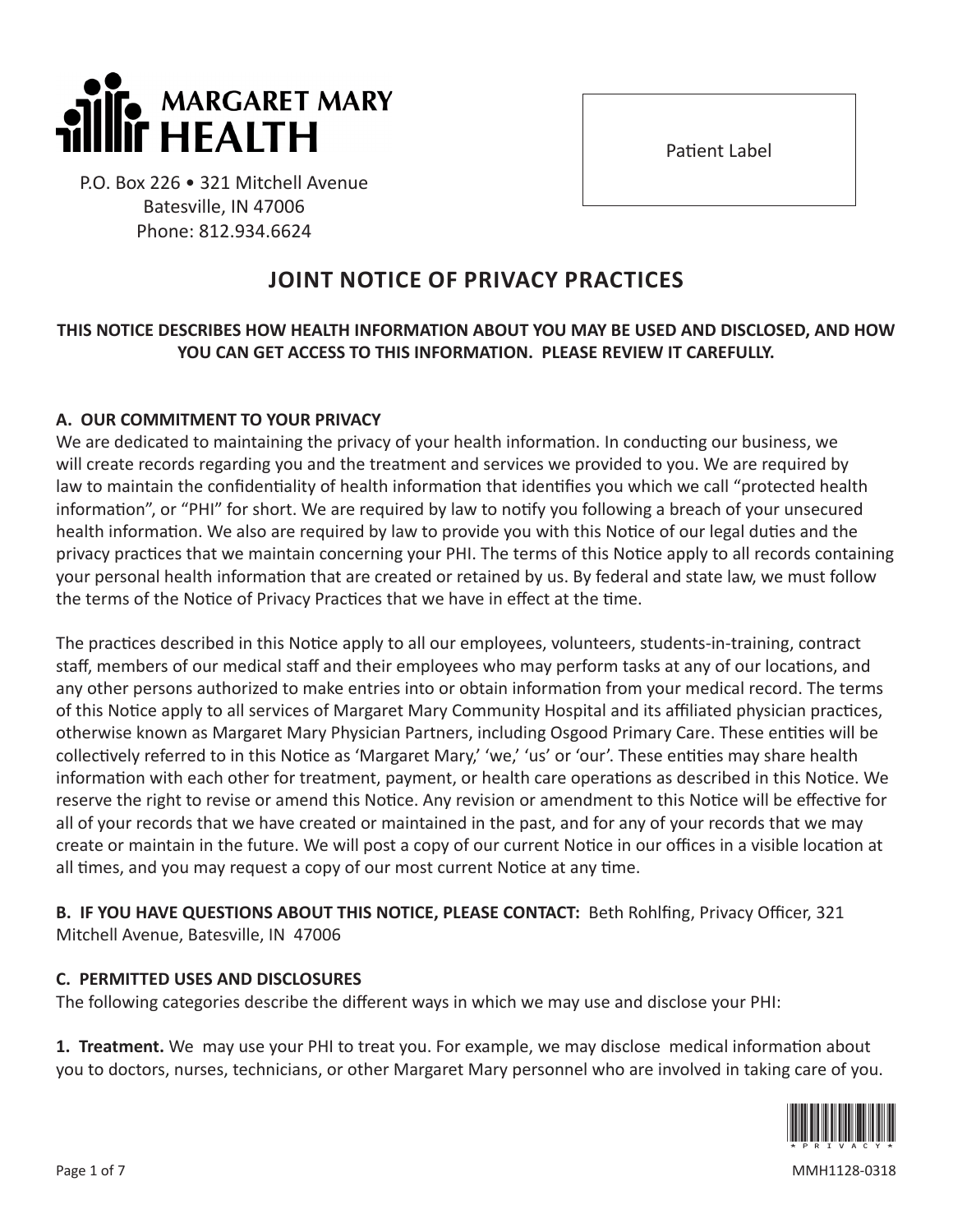**1. Treatment.** We may ask you to have laboratory tests (such as blood or urine tests), and we may use the results to help us reach a diagnosis. We might use your PHI in order to write a prescription for you, or we might disclose your PHI to a pharmacy when we order a prescription for you. Additionally, we may disclose your PHI to others who may assist in your care, such as your spouse, children, or parents. Finally, we may also disclose your PHI to other health providers or health information exchanges for purposes related to your treatment.

**2. Payment.** We may use and disclose your PHI in order to bill and collect payment for the services and items you may receive from us. For example, we may contact your health insurer to certify that you are eligible for benefits (and for what range of benefits), and we may provide your insurer with details regarding your treatment to determine if your insurer will cover, or pay for, your treatment. We also may use and disclose your PHI to obtain payment from third parties that may be responsible for such costs, such as family members. Also, we may use your PHI to bill you directly for services and items. We may disclose your PHI to other health care providers and entities to assist in their billing and collection efforts.

**3. Health Care Operations.** We may use and disclose your PHI to operate our business. As examples of the ways in which we may use and disclose your information for our operations, we may use your PHI to evaluate the quality of care you receive from us, or to conduct cost-management and business planning activities. We may disclose your PHI to other health care providers and entities to assist in their health care operations. We may also provide your PHI to our accountants, attorneys, consultants and others for our business purposes.

**4. Appointment Reminders.** We may use and disclose your PHI to contact you and remind you of an appointment. We may contact you by mail or telephone, and may leave messages at the contact numbers you provide.

**5. Health-Related Benefits and Services.** We may use and disclose your PHI to inform you of treatment options or alternatives or health-related benefits or services that may be of interest to you.

**6. Hospital Directory.** For Hospital patients, we may include certain limited information about you in the hospital directory while you are a patient at Margaret Mary Community Hospital, unless you opt out of being listed in the facility directory at the time of registration. This information in the facility directory may include your name, location in the Hospital, your general condition (e.g., fair, stable, etc…) and your religious affiliation. The directory information, except for your religious affiliation, may also be released to people who ask for you by name. You religious affiliation may be given to a member of the clergy, such as a priest or rabbi, even if they don't ask for you by name. This is so your family, friends and clergy can visit you in the hospital and know how you are doing.

**7. Disclosures to family, friends, or others.** We may provide your PHI to a family member, friend, or other person that you indicate is involved in your care or the payment for your healthcare, unless you object in whole or in part.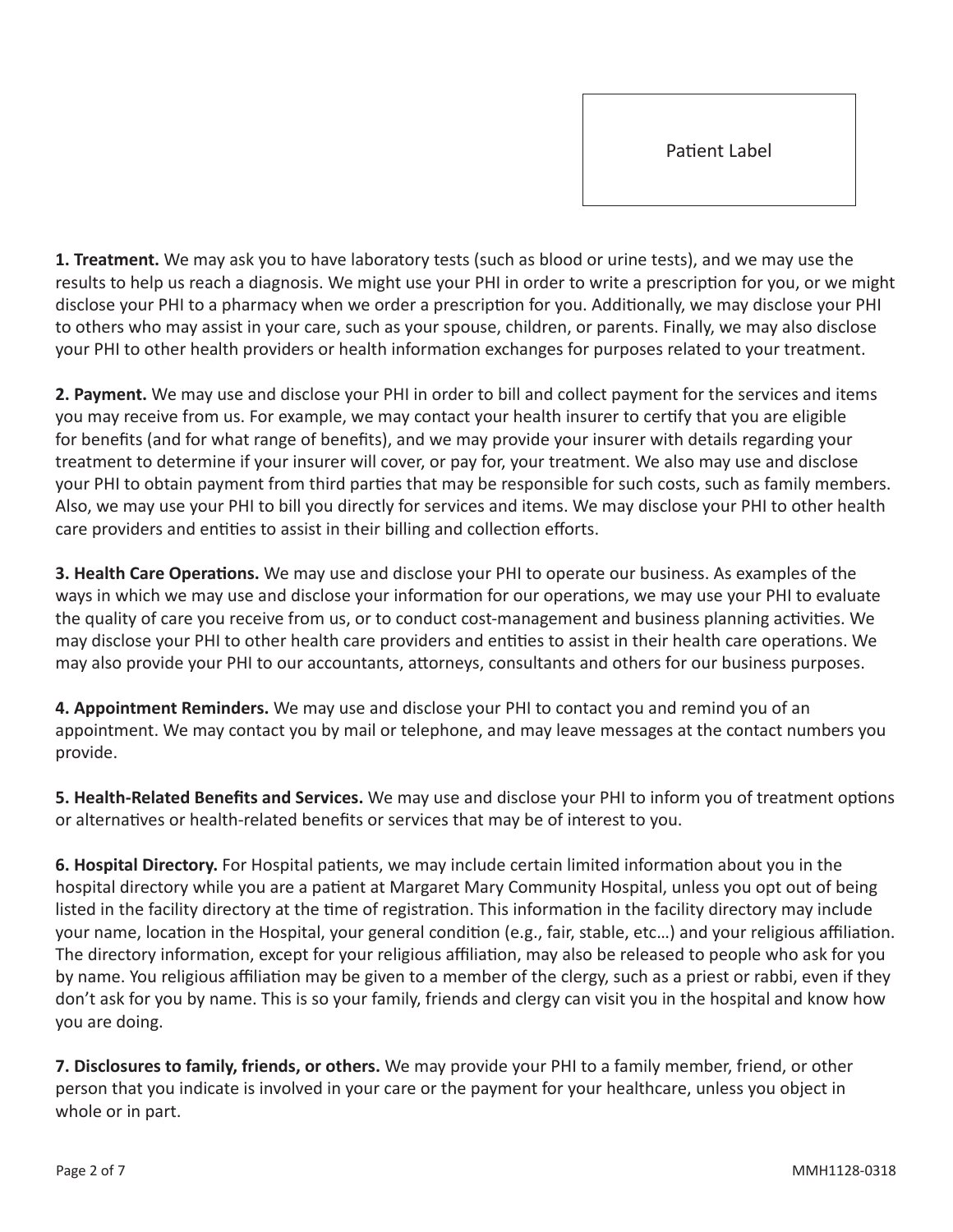**7. Disclosures to family, friends, or others.** If you are unable to agree or object to such a disclosure, we may disclose such information as necessary if we determine that it is in your best interest based on our professional judgment.

**8. Business Associates.** We contract with outside organizations, called business associates, to perform some of our operational tasks on our behalf. Examples would include billing agencies and a copy service we use when making copies of your health record. When these services are performed, we disclose the necessary medical information to these companies so that they can perform the tasks we have asked them to do. To protect your medical information, however, we require the business associate to appropriately safeguard your information.

**9. Fundraising.** We may use certain non-medical information (including but not limited to name, address, telephone number, dates and departments of service, age, and gender) to contact you in the future to raise money for Margaret Mary through a foundation owned or controlled by Margaret Mary. If you do not wish to be contacted for fundraising efforts, please notify us in writing.

#### **D. USE AND DISCLOSURE OF YOUR PHI IN CERTAIN SPECIAL CIRCUMSTANCES**

The following categories describe unique scenarios in which we may use or disclose your identifiable health information:

**1. Public Health Risks.** We may disclose your PHI to public health authorities that are authorized by law to collect information for the purpose of:

- maintaining vital records, such as births and death
- reporting child abuse or neglect
- preventing or controlling disease, injury or disability
- notifying a person regarding potential exposure to a communicable disease
- notifying a person regarding a potential risk from spreading or contracting a disease or condition
- reporting reactions to drugs or problems with products or devices
- notifying individuals if a product or device that may be using has been recalled
- notifying appropriate government agency(ies) and authority(ies) regarding the potential abuse or neglect of an adult patient (including domestic violence); however, we will only disclose this information if the patient agrees or we are required or authorized by law to disclose this information
- notifying your employer under limited circumstances related primarily to workplace injury or illness or medical surveillance.

**2. Health Oversight Activities.** We may disclose your PHI to a health oversight agency for activities authorized by law. Oversight activities can include, for example, investigations, inspections, audits, surveys, licensure and disciplinary actions: civil, administrative, and criminal procedures or actions; or other activities necessary for the government to monitor programs, compliance with civil rights laws and the health care system in general.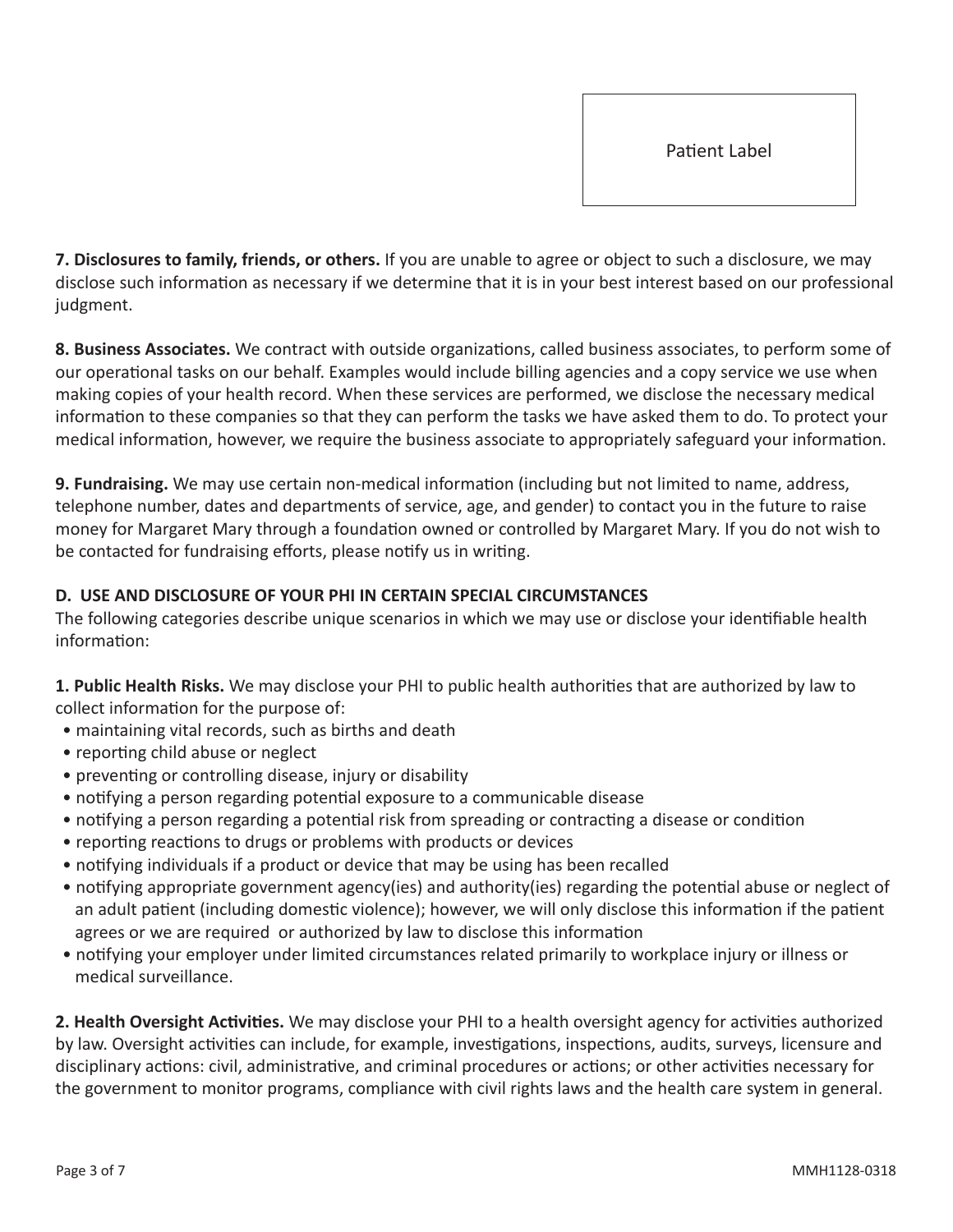**3. Lawsuits and Similar Proceedings.** We may use and disclose your PHI in response to a court or administrative order, if you are involved in a lawsuit or similar proceeding. We may also disclose your PHI in response to a discovery request, subpoena, or other lawful process by another party involved in the dispute, but only if we have made an effort to inform you of the request or to obtain an order protecting the information the party has requested.

**4. Law Enforcement.** We may release PHI if asked to do so by a law enforcement official:

- regarding a crime victim in certain situations, if we are unable to obtain the person's agreement
- concerning a death we believe has resulted from criminal conduct
- regarding criminal conduct at our offices
- in response to a warrant, summons, court order, subpoena or similar legal process
- to identify/locate a suspect, material witness, fugitive, or missing person
- in an emergency, to report a crime (including the location or victim(s) of the crime, or the description, identity or location of the perpetrator)

**5. Deceased Patients.** We may release PHI to a medical examiner or coroner to identify a deceased individual or to identify the cause of death. If necessary, we also may release information in order for funeral directors to perform their jobs.

**6. Organ and Tissue Donation.** We may release your PHI to organizations that handle organ, eye, or tissue procurement or transplantation, including organ donation banks, as necessary to facilitate organ or tissue donation and transplantation if you are an organ donor.

**7. Research.** Under certain circumstances, we may use and disclose health information about you for research purposes. All research projects are subject to a special approval process and information released is only done so with your consent or with appropriate authority as permitted by law.

**8. Serious Threats to Health or Safety.** We may use and disclose your PHI when necessary to reduce or prevent a serious threat to your health and safety or the health and safety of another individual or the public. Under these circumstances, we will only make disclosures to a person or organization able to help prevent the threat.

**9. Military.** We may disclose your PHI if you are a member of U.S. or foreign military forces (including veterans) and if required by the appropriate authorities.

**10. National Security.** We may disclose your PHI to federal officials for intelligence and national security activities authorized by law. We also may disclose your PHI or federal officials in order to protect the President, other officials or foreign heads of state, or to conduct investigations.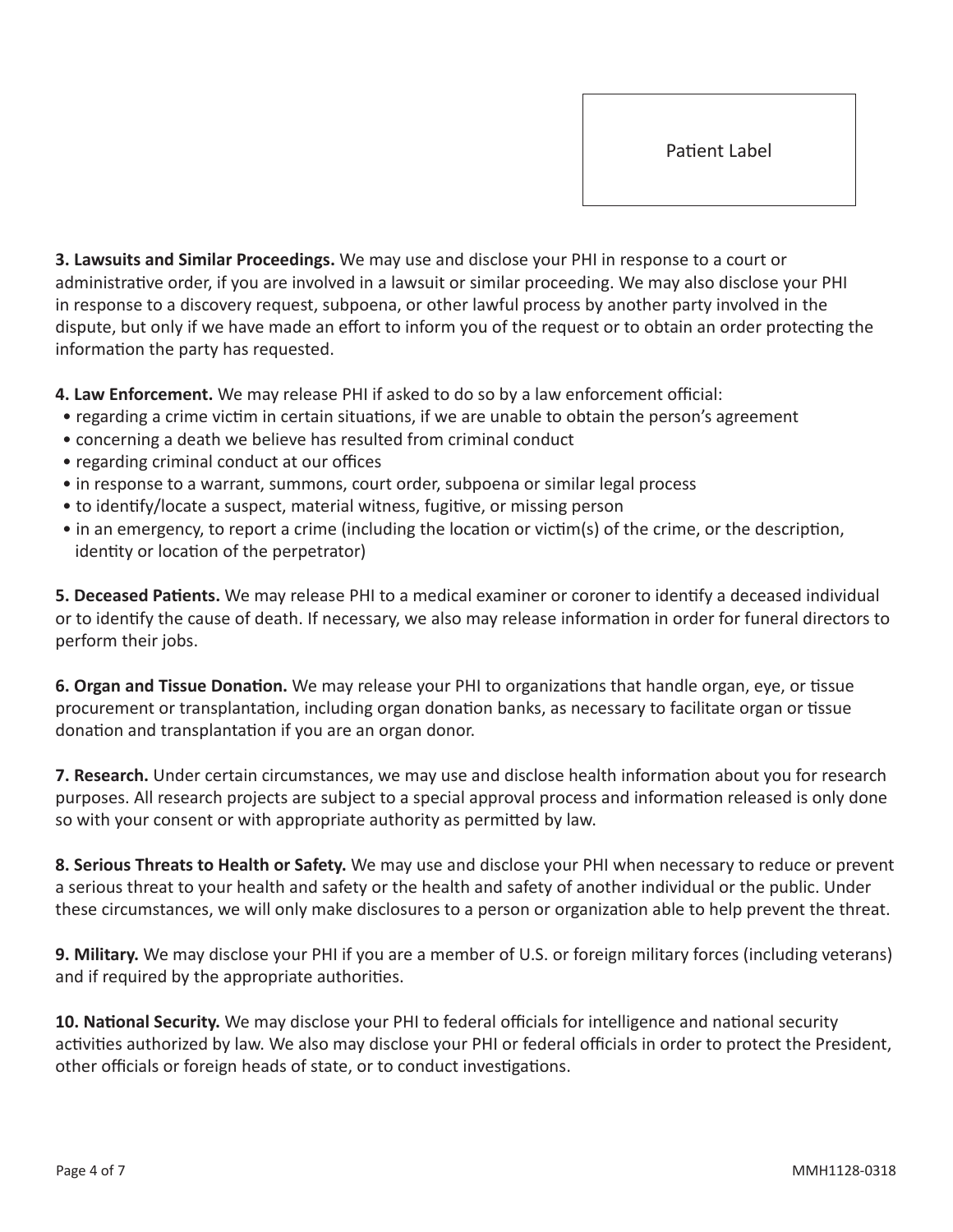**11. Inmates.** We may disclose your PHI to correctional institutions or law enforcement officials if you are an inmate or under the custody of a law enforcement official. Disclosure for these purposes would be necessary: (a) for the institution to provide health care services to you, (b) for the safety and security of the institution, and/or (c) to protect your health and safety or the health and safety of other individuals.

**12. Workers' Compensation.** We may release your PHI as permitted or required by laws regarding workers' compensation and similar programs.

**13. Marketing/Sale of PHI.** Most uses and disclosures of your PHI for marketing purposes will be made only with your written authorization. We cannot give or sell lists of patients to a third party for the purpose of the third party marketing its own products. Such a disclosure would require an express written authorization from you.

## **E. YOUR RIGHTS REGARDING YOUR PHI**

You have the following rights regarding the PHI that we maintain about you:

**1. Confidential Communications.** You have the right to request that we communicate with you about your health and related issues in a particular manner or at a certain location. For instance, you may ask that we contact you at home, rather than work. In order to request a type of confidential communication, you must make a written request to the contact person listed in this Notice specifying the requested method of contact, or the location where you wish to be contacted. We will accommodate reasonable requests. You do not need to give a reason for request.

**2. Requesting Restrictions.** You have the right to request a restriction in our use or disclosure of your PHI for treatment, payment or health care operations. Additionally, you have the right to request that we restrict our disclosure of your PHI to only certain individuals involved in your care or the payment for your care, such as family members and friends. For any services for which you paid out-of-pocket in full, we will honor your request to not disclose information about those services to your health plan, provided that such disclosure is not necessary for your treatment. In all other circumstances, we are not required to agree to your request; however, if we do agree, we are bound by our agreement except when otherwise required by law, in emergencies, or when the information is necessary to treat you. In order to request a restriction in your use or disclosure of your PHI, you must make your request in writing to the contact person listed in this Notice. Your request must describe in a clear and concise fashion:

- a) the information you wish restricted;
- b) whether you are requesting to limit our use, disclosure or both; and
- c) to whom you want the limits to apply.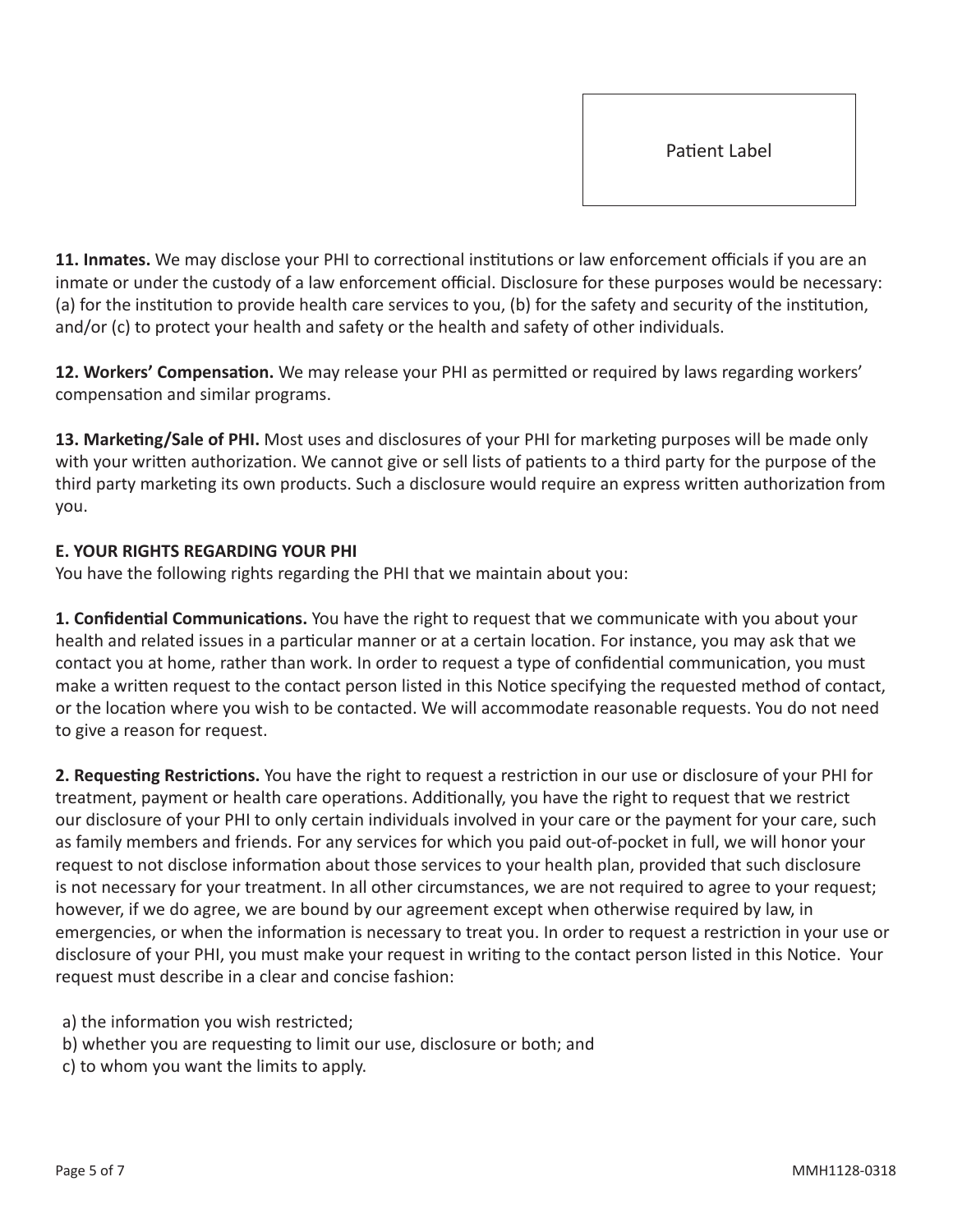**3. Inspection and Copies.** You have the right to inspect and obtain a copy of the PHI that may be used to make decisions about you, including patient medical records and billing records, but not including psychotherapy notes. If we maintain health information about you in electronic format, you also have the right to obtain a copy of such information in a readily producible electronic format and to direct us to transmit such information directly to an entity or person clearly, conspicuously, and specifically designated by you. You must submit your request in writing to the contact person listed in this Notice in order to inspect and/or obtain a copy of your PHI. We may charge a fee for the costs of copying, mailing, labor and supplies associated with your request. We may deny your request to inspect and/or copy in certain limited circumstances; however, you may request a review of our denial. Another licensed health care professional chosen by us will conduct such reviews.

**4. Amendment.** You may ask us to amend your health information if you believe it is incorrect or incomplete, and you may request an amendment for as long as the information is kept by or for us. To request an amendment, your request must be made in writing and submitted to the contact person listed in this Notice. You must provide us with a good reason that supports your request for amendment. We will deny your request if you fail to submit your request (and the reason supporting your request) in writing. Also, we may deny your request if you ask us to amend information that is in our opinion: (a) accurate and complete; (b) not part of the PHI kept by or for us; (c) not part of the PHI which you would be permitted to inspect and copy; or (d) not created by us, unless the individual or entity that created the information is not available to amend the information.

**5. Accounting of Disclosures.** All of our patients have the right to request an "accounting of disclosures." An "accounting of disclosures" is a list of certain non-routine disclosures we have made of your PHI for nontreatment, non-payment or non-operations purposes. Use of your PHI as part of routine patient care is not required to be documented. For example, the doctor sharing information with the nurse; or the billing department using your information to file your insurance claim. In order to obtain an accounting of disclosures, you must submit your request in writing to the contact person listed in this Notice. All requests for an "accounting of disclosures" must state a time period, which may not be longer than six (6) years from the date of disclosure and may not include dates before April 14, 2003. The files that you request within a 12-month period are free of charge, but we may charge you for additional lists within the same 12-month period. We will notify you of the costs involved with additional request, and you may withdraw your request before you incur any costs.

**6. Right to a Paper Copy of This Notice.** You are entitled to receive a paper copy of our Notice of Privacy Practices. You may ask us to give you a copy of this Notice at any time. To obtain a paper copy of this Notice, contact the contact person listed in this Notice.

**7. Right to File a Complaint.** If you believe your privacy rights have been violated, you may file a complaint with us or with the Secretary of the Department of Health and Human Services. To file a complaint with us, contact the contact person listed in this Notice. All complaints must be submitted in writing. You will not be penalized for filing a complaint.